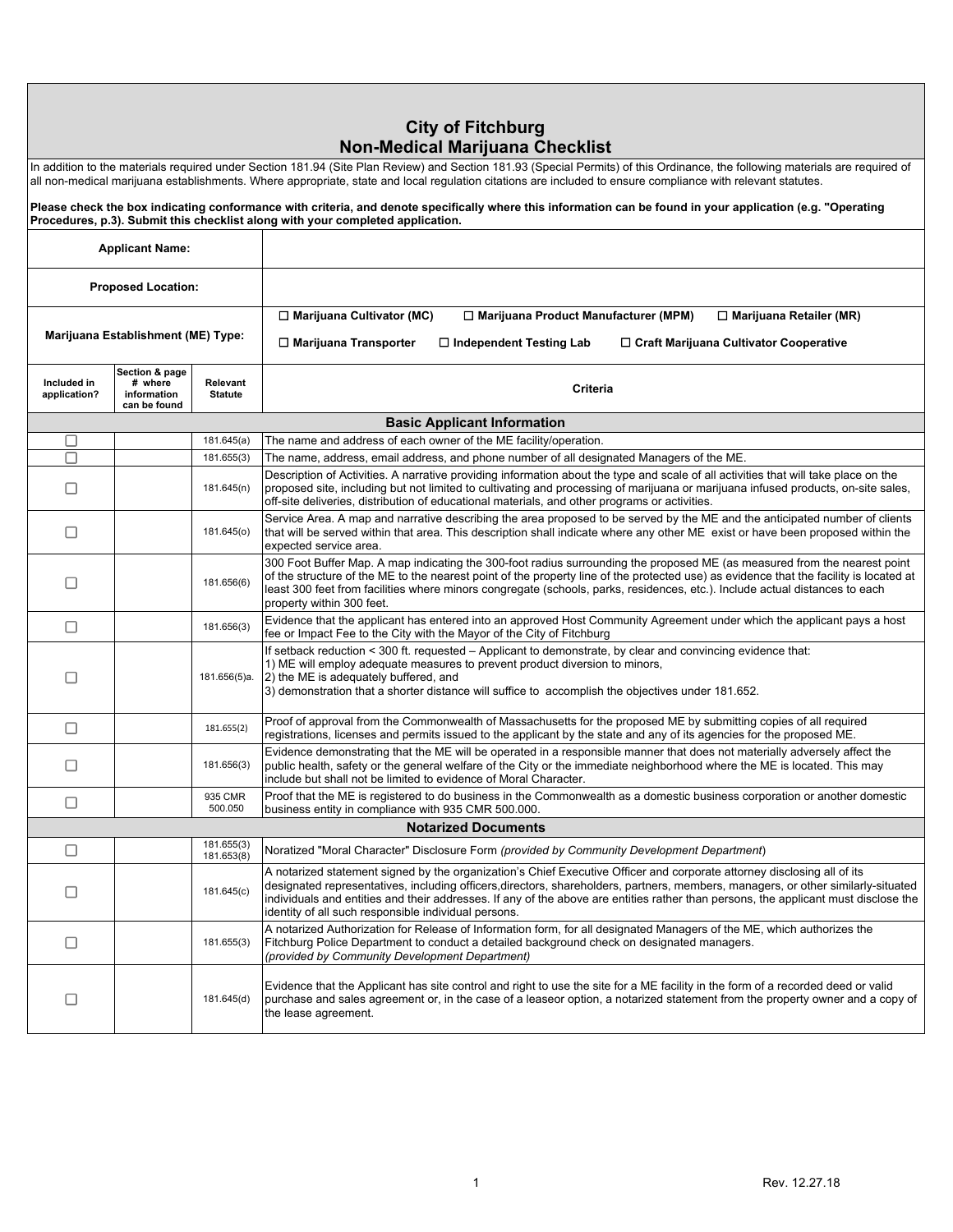|        |                                                      | <b>Site Information</b>                                                                                                                                                                                                                                                                                                                                                                                                                                                                                                                                                                                                                                                                                                                                                                                                                                                                                                                                                                                                                                                                                                                                                                                                                                                                                                                                                                                                |
|--------|------------------------------------------------------|------------------------------------------------------------------------------------------------------------------------------------------------------------------------------------------------------------------------------------------------------------------------------------------------------------------------------------------------------------------------------------------------------------------------------------------------------------------------------------------------------------------------------------------------------------------------------------------------------------------------------------------------------------------------------------------------------------------------------------------------------------------------------------------------------------------------------------------------------------------------------------------------------------------------------------------------------------------------------------------------------------------------------------------------------------------------------------------------------------------------------------------------------------------------------------------------------------------------------------------------------------------------------------------------------------------------------------------------------------------------------------------------------------------------|
|        |                                                      | Detailed site plans, in compliance with 181.945, that includes the following information:                                                                                                                                                                                                                                                                                                                                                                                                                                                                                                                                                                                                                                                                                                                                                                                                                                                                                                                                                                                                                                                                                                                                                                                                                                                                                                                              |
| □      | 181.945                                              | (1) Compliance with the requirements for parking and loading spaces, for lot size, frontage, yards and heights and coverage of<br>buildings, and all other provisions of this Ordinance.<br>(2) Convenience and safety of vehicular and pedestrian movement on the site and for the location of driveway openings in<br>relation to street traffic.<br>(3) Convenience and safety of vehicular and pedestrian movement off the site, if vehicular and pedestrian traffic off-site can<br>reasonably be expected be substantially affected by on-site changes.<br>(4) Adequacy as to the arrangement and the number of parking and loading spaces in relation to the proposed use of the<br>premises, including designated parking for home delivery vehicle(s), as applicable.<br>(5) Design and appearance of proposed buildings, structures, signage, trash receptacles, screening and landscaping.<br>(6) Adequacy of water supply, surface and subsurface drainage and light.<br>(7) A detailed floor plan of the premises identifying the square footage available and describes the functional areas of the ME,<br>including areas for any preparation of MIPs.<br>(8) Details showing all exterior proposed security measures for the ME including lighting, fencing, gates and alarms, etc.<br>ensuring the safety of employees and patrons and to protect the premises from theft or other criminal activity. |
| □      | 181.6545                                             | If a proposed MR is located in a building containing other retail, commercial, residential, industrial, or any other uses, including<br>other types of MEs, the MR is separated by full walls from any and all other uses.                                                                                                                                                                                                                                                                                                                                                                                                                                                                                                                                                                                                                                                                                                                                                                                                                                                                                                                                                                                                                                                                                                                                                                                             |
|        |                                                      | <b>Policies and Procedures</b>                                                                                                                                                                                                                                                                                                                                                                                                                                                                                                                                                                                                                                                                                                                                                                                                                                                                                                                                                                                                                                                                                                                                                                                                                                                                                                                                                                                         |
|        | 181.645(h)                                           | A copy of operating procedures, in compliance with 935 CMR 500.105 General Operating Requirements for ME's. Including                                                                                                                                                                                                                                                                                                                                                                                                                                                                                                                                                                                                                                                                                                                                                                                                                                                                                                                                                                                                                                                                                                                                                                                                                                                                                                  |
| □      | & 935 CMR<br>500.105                                 | additional operating requirements as applicable: 500.120 (cultivation), 500.130 (manufacturers), 500.140 (retail sales), 500.145<br>(social consumption), 500.160 (testing)                                                                                                                                                                                                                                                                                                                                                                                                                                                                                                                                                                                                                                                                                                                                                                                                                                                                                                                                                                                                                                                                                                                                                                                                                                            |
| □      | 181.645(f)<br>& 935 CMR<br>500.110                   | A description of the security measures, including employee security policies for the ME. Refer to 935 CMR 500.110 Security<br>Requirements for MEs.                                                                                                                                                                                                                                                                                                                                                                                                                                                                                                                                                                                                                                                                                                                                                                                                                                                                                                                                                                                                                                                                                                                                                                                                                                                                    |
| $\Box$ | 181.645 (g)                                          | A traffic study to establish ME facility impacts at peak demand times.                                                                                                                                                                                                                                                                                                                                                                                                                                                                                                                                                                                                                                                                                                                                                                                                                                                                                                                                                                                                                                                                                                                                                                                                                                                                                                                                                 |
| П      | 181.645(i)                                           | A copy of emergency procedures. Refer to 935 CMR 500.105 and 935 CMR 500.110 Security Requirements for MEs.                                                                                                                                                                                                                                                                                                                                                                                                                                                                                                                                                                                                                                                                                                                                                                                                                                                                                                                                                                                                                                                                                                                                                                                                                                                                                                            |
| П      | 181.645(j)                                           | (If applicable) A copy of the policies and procedures for home-delivery.                                                                                                                                                                                                                                                                                                                                                                                                                                                                                                                                                                                                                                                                                                                                                                                                                                                                                                                                                                                                                                                                                                                                                                                                                                                                                                                                               |
| □      | 181.645(k)                                           | A copy of the policies and procedures for the transfer, acquisition, or sale of marijuana                                                                                                                                                                                                                                                                                                                                                                                                                                                                                                                                                                                                                                                                                                                                                                                                                                                                                                                                                                                                                                                                                                                                                                                                                                                                                                                              |
| □      | 181.645(I)<br>181.645(I)<br>& 935 CMR<br>500.105(12) | A copy of proposed waste disposal procedures                                                                                                                                                                                                                                                                                                                                                                                                                                                                                                                                                                                                                                                                                                                                                                                                                                                                                                                                                                                                                                                                                                                                                                                                                                                                                                                                                                           |
| □      | 181.645(f)                                           | Demonstration that an active security system will be installed for all locations and all security measures are approved by the<br>Fire and Police Chiefs.                                                                                                                                                                                                                                                                                                                                                                                                                                                                                                                                                                                                                                                                                                                                                                                                                                                                                                                                                                                                                                                                                                                                                                                                                                                              |
| □      | 935 CMR<br>500.105(12)                               | Waste Disposal.                                                                                                                                                                                                                                                                                                                                                                                                                                                                                                                                                                                                                                                                                                                                                                                                                                                                                                                                                                                                                                                                                                                                                                                                                                                                                                                                                                                                        |
| □      | 181.655                                              | Proof that the detailed security plan, operation and management plan, and emergency response plans have been submitted to<br>the Fitchburg Police Department and the Department of Planning and Community Development for comment and review at the<br>same time or prior to the submission of the application, and any comment or response received by the applicant.                                                                                                                                                                                                                                                                                                                                                                                                                                                                                                                                                                                                                                                                                                                                                                                                                                                                                                                                                                                                                                                 |
| □      | 181.645(m)                                           | A description of state or local waivers requested for the ME.                                                                                                                                                                                                                                                                                                                                                                                                                                                                                                                                                                                                                                                                                                                                                                                                                                                                                                                                                                                                                                                                                                                                                                                                                                                                                                                                                          |
| $\Box$ | 935 CMR<br>500.105(13)                               | Transportation Between Marijuana Establishments.                                                                                                                                                                                                                                                                                                                                                                                                                                                                                                                                                                                                                                                                                                                                                                                                                                                                                                                                                                                                                                                                                                                                                                                                                                                                                                                                                                       |
|        |                                                      | For Experienced Operators (i.e. Operators with an approved Medical Marijuana Establisment)                                                                                                                                                                                                                                                                                                                                                                                                                                                                                                                                                                                                                                                                                                                                                                                                                                                                                                                                                                                                                                                                                                                                                                                                                                                                                                                             |
| $\Box$ |                                                      | Proof of approval from the Commonwealth of Massachusetts for the proposed ME by submitting copies of all required<br>registrations, licenses and permits issued to the applicant by the state and any of its agencies for the proposed ME.                                                                                                                                                                                                                                                                                                                                                                                                                                                                                                                                                                                                                                                                                                                                                                                                                                                                                                                                                                                                                                                                                                                                                                             |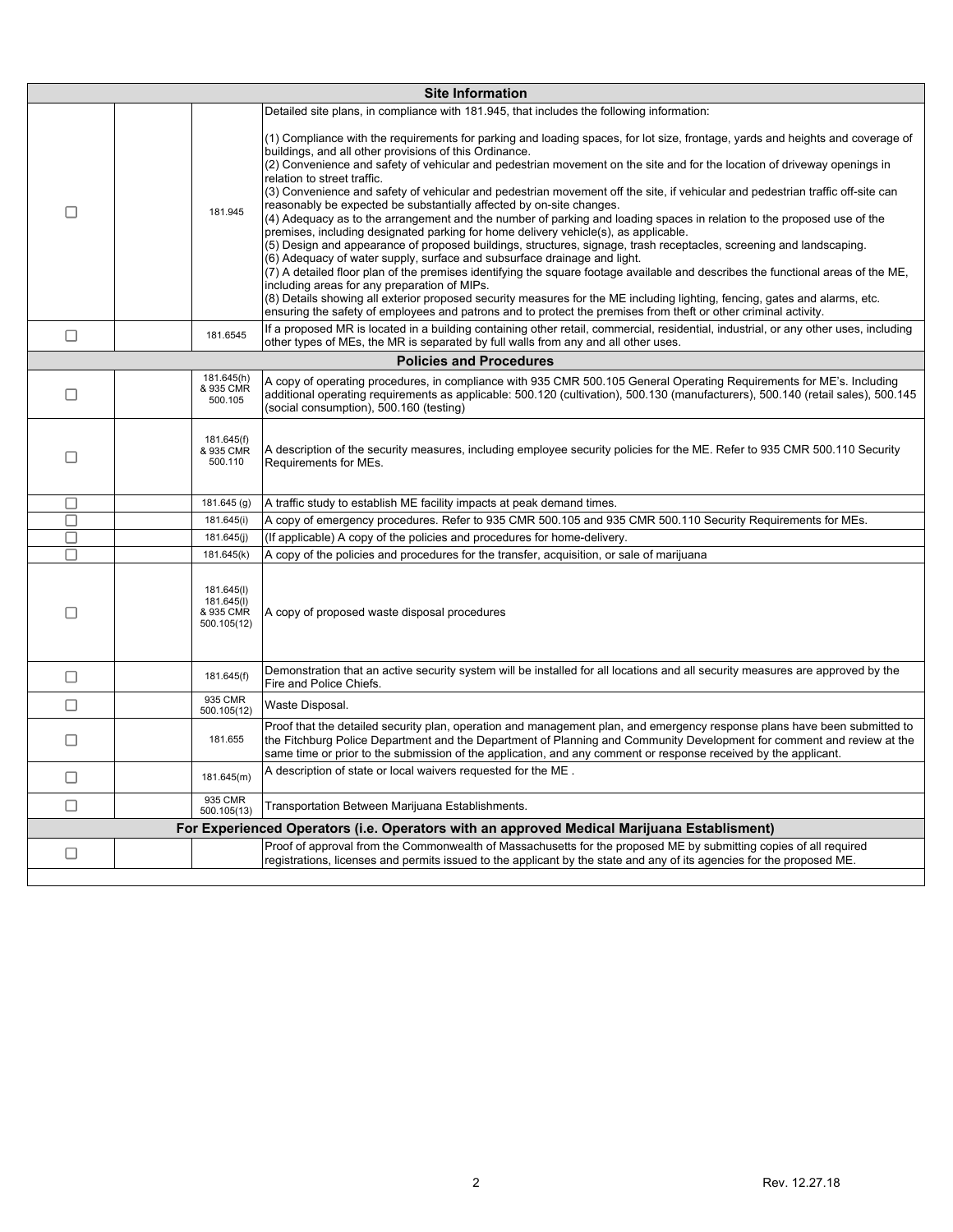## **AUTHORIZATION FOR RELEASE OF INFORMATION**

Please submit this form along with your application for a Marijuana Establishment to the Fitchburg Planning Board**. In addition to this authorization form, all background checks and fingerprints with be processed at the Fitchburg Police Department. It is the applicant's responsibility to submit this authorization, in addition to evidence of FPD fingerprinting, to the Community Development Department at least 19 days in advance of the next Planning Board hearing**.

| Current Address: <u>Current Address:</u> Current Address: 2004                              |
|---------------------------------------------------------------------------------------------|
| Number/Street/ City / State / Zip Code                                                      |
|                                                                                             |
| Number/Street/ City / State / Zip Code                                                      |
| To process this form, the following information has been requested by the Fitchburg Police: |
|                                                                                             |

Race: Sex: Sex: Driver's License Number:

**Date of Application:**

TO WHOM IT MAY CONCERN: I am an applicant for a marijuana establishment (ME) with the City of Fitchburg (hereinafter "City"). I hereby consent to having a full background investigation into my employment and personal history. I authorize any member of the CITY bearing this release to obtain any and all information relating to my employment and personal history. I hereby direct you to release all such information upon the request of the bearer. I do hereby authorize full disclosure of all records, whether said records are of a public, private, or confidential nature. I consent to the release of any and all public and private information including my work record, my military service records, educational records, my financial status, my criminal history records, including any arrest records, any information contained in investigators files, efficiency ratings, complaints or grievances filed by or against me, attendance records, and any internal affairs investigations and discipline, including any files which are deemed to be confidential.

I hereby release you, your organization, and all others from liability or damages that may result from furnishing any information requested, including any liability of damage pursuant to any state or federal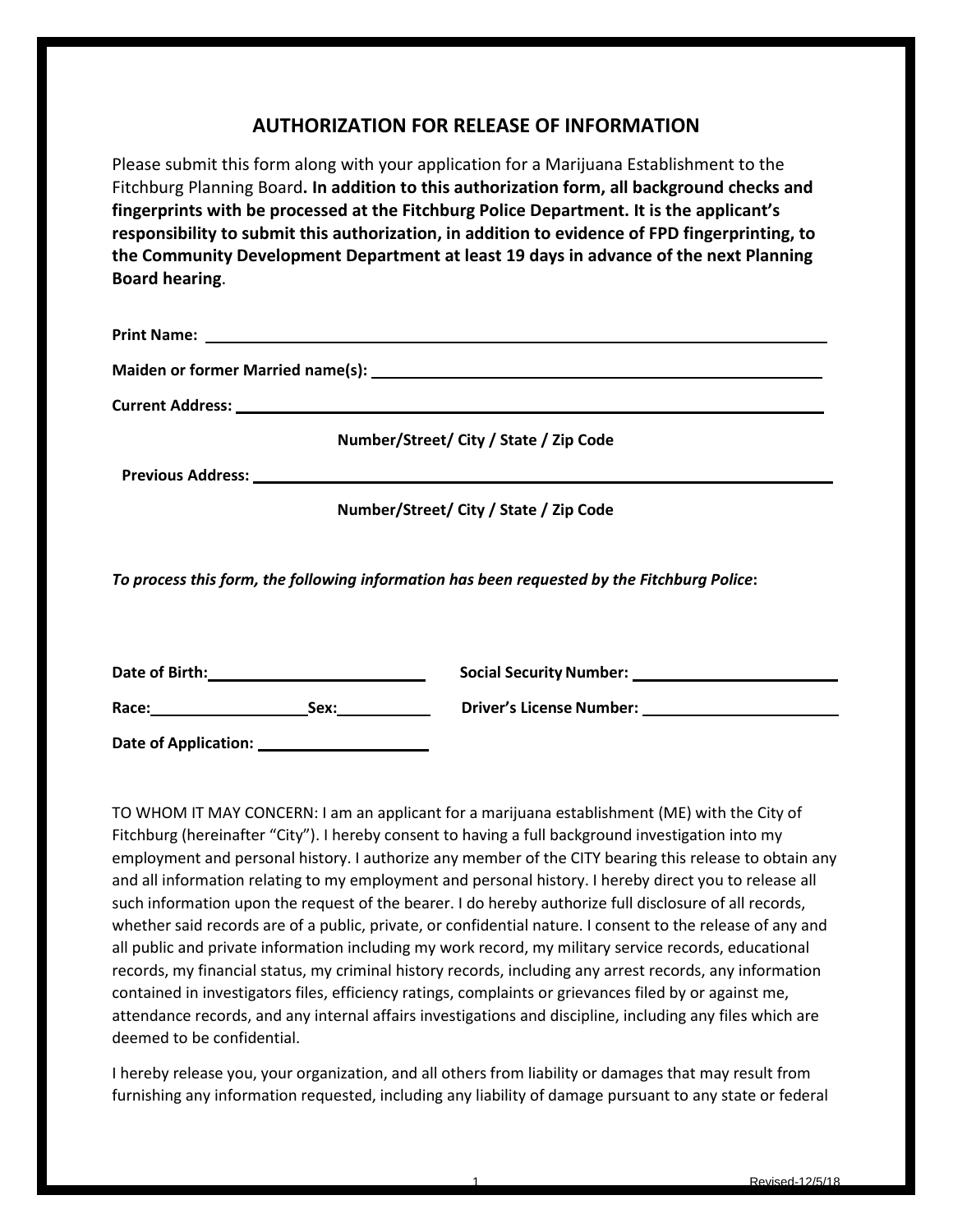laws. I hereby release you, as the custodian of suchrecords of

organization, including its officers, employees, or related personnel, both individually and collectively, from any and all liability for damages of whatever kind, which may at any time result to me, my heirs, family, or associates because of compliance with this authorization and request to release information, or any attempt to comply with it.

In consideration of the CITY's acceptance and processing of my application for employment, I agree to hold the CITY, its agents and employees harmless from any and all claims and liability associated with my application for employment or in any way connected with the decision whether or not to employ me with the CITY.

I understand that should any information of a criminal nature surface as a result of this investigation, said information may be turned over to the proper authorities which could result in a full criminal investigation.

I understand my rights under Title 5, United States Code, Section 552a, the Privacy Act of 1974 with regard to access and to disclosure of records, and I waive those rights with the understanding that information furnished will be used by the Department in conjunction with employment procedures.

A copy of this release form will be valid, as an original thereof, even though the said copy does not contain an original writing of my signature. Should there be any question as to the validity of this release, you may contact me at the address listed on this form.

I agree to indemnify and hold harmless the person to whom this request is presented and his agents and employees from all claims, damages, losses and expenses, including reasonable attorney's fees, arising out of compliance with this request.

| Signature:                              |        | Date: |  |
|-----------------------------------------|--------|-------|--|
| Then personally appeared before me this | day of |       |  |

known to me by a government issued identification,

and made oath that the aforementioned statements are true, and those made upon

information and belief are true to the best of his/her knowledge.

| Notary Public         |       |
|-----------------------|-------|
| My Commission Expires |       |
| Signature:            | Date: |
|                       |       |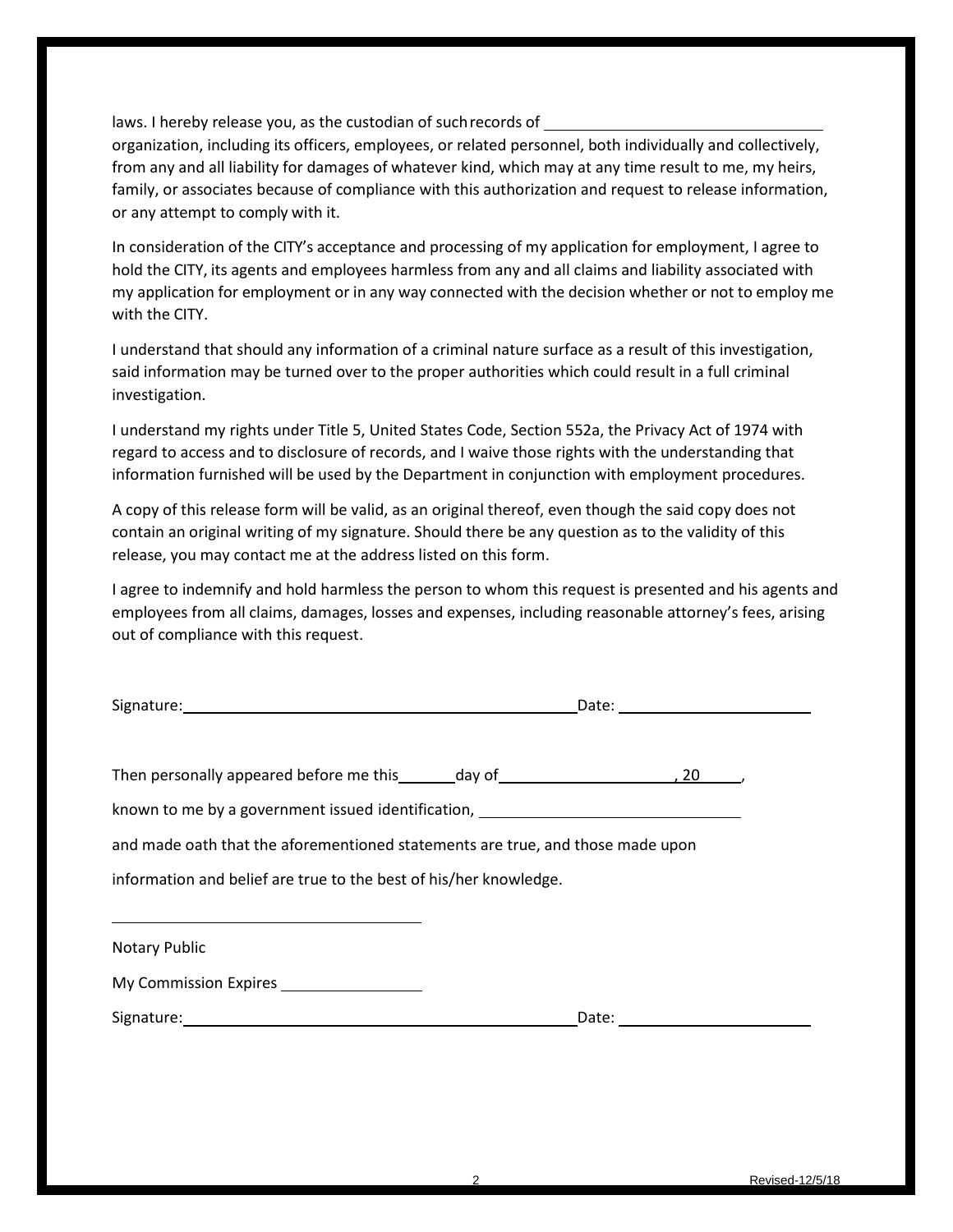### **MORAL CHARACTER FORM - Individual**

Please complete a Moral Character Form - Individual sheet for all individual(s) who have a direct or indirect interest, with or without ownership, in this license. This includes people with a financial interest and people without financial interest (i.e. board of directors for notfor-profit clubs). All individuals with direct or indirect financial interest must also submit a [CORI A](http://www.mass.gov/abcc/pdf/coriform.pdf)uthorization Form.

An individual with direct beneficial interest is defined as someone who has interest directly in the proposed licensee. For example, if ABC Inc. is the proposed licensee, all individuals with interest in ABC Inc. are considered to have direct beneficial interest in ABC Inc. (the proposed licensee).

An individual with indirect beneficial interest is defined as someone who has ownership in a parent level company of the proposed licensee. For example, if ABC Inc. is the proposed licensee and is 100% owned by XYZ Inc., all individuals with interest in XYZ Inc. are considered to have an indirect interest in ABC Inc. (the proposed licensee).

| Salutation:                         | First Name:                                                                                        |                                                                         | Middle Name:                | Last Name:                                                                                                                                                                                                                            |                        |  |
|-------------------------------------|----------------------------------------------------------------------------------------------------|-------------------------------------------------------------------------|-----------------------------|---------------------------------------------------------------------------------------------------------------------------------------------------------------------------------------------------------------------------------------|------------------------|--|
| Suffix:                             |                                                                                                    | Title:                                                                  |                             | Date of Birth:                                                                                                                                                                                                                        |                        |  |
| Social Security:                    |                                                                                                    |                                                                         |                             | Email:                                                                                                                                                                                                                                |                        |  |
| Primary Phone:                      |                                                                                                    |                                                                         |                             | Fax Number:                                                                                                                                                                                                                           |                        |  |
| Mobile Phone:                       |                                                                                                    |                                                                         | Alternative Phone:          |                                                                                                                                                                                                                                       |                        |  |
| <b>Business Address</b>             |                                                                                                    |                                                                         |                             |                                                                                                                                                                                                                                       |                        |  |
| <b>Street Number:</b>               |                                                                                                    | <b>Street Name:</b>                                                     |                             |                                                                                                                                                                                                                                       |                        |  |
| City/Town:                          |                                                                                                    |                                                                         | State:                      |                                                                                                                                                                                                                                       |                        |  |
| Zip Code:                           |                                                                                                    | Country:                                                                |                             |                                                                                                                                                                                                                                       |                        |  |
| <b>Mailing Address</b>              |                                                                                                    | Check here if your Mailing Address is the same as your Business Address |                             |                                                                                                                                                                                                                                       |                        |  |
| <b>Street Number:</b>               |                                                                                                    | <b>Street Name:</b>                                                     |                             |                                                                                                                                                                                                                                       |                        |  |
| City/Town:                          |                                                                                                    |                                                                         | State:                      |                                                                                                                                                                                                                                       |                        |  |
| Zip Code:                           |                                                                                                    | Country:                                                                |                             |                                                                                                                                                                                                                                       |                        |  |
|                                     | Types of Interest (select all that apply)<br>Contractual<br><b>LLC</b> Member                      | Partner<br>Director                                                     | Landlord<br>Revenue Sharing | Sole Proprietor<br>Officer                                                                                                                                                                                                            | Stockholder<br>Other   |  |
| <b>Ownership / Interest</b>         | Using the definition above, do you hold a direct<br>or indirect interest in the proposed licensee? | $\bigcirc$ Direct                                                       | $\bigcirc$ Indirect         | If you hold a direct beneficial interest<br>in the proposed licensee, please list<br>the % of interest youhold.<br>If you hold an indirect beneficial interest in this license, please complete the Ownership / Interest Table below. |                        |  |
| <b>Familial Beneficial Interest</b> |                                                                                                    |                                                                         |                             |                                                                                                                                                                                                                                       |                        |  |
|                                     | siblings, spouse and spouse's parents. Please list below.                                          |                                                                         |                             | Does any member of your immediate family have ownership interest in any other Massachusetts Marijuana Licenses? Immediate family includes parents,                                                                                    |                        |  |
| Relationship to You                 |                                                                                                    | License Number                                                          |                             | Type of Interest (choose primary function)                                                                                                                                                                                            | Percentage of Interest |  |
|                                     |                                                                                                    |                                                                         |                             |                                                                                                                                                                                                                                       |                        |  |
|                                     |                                                                                                    |                                                                         |                             |                                                                                                                                                                                                                                       |                        |  |
|                                     |                                                                                                    |                                                                         |                             |                                                                                                                                                                                                                                       |                        |  |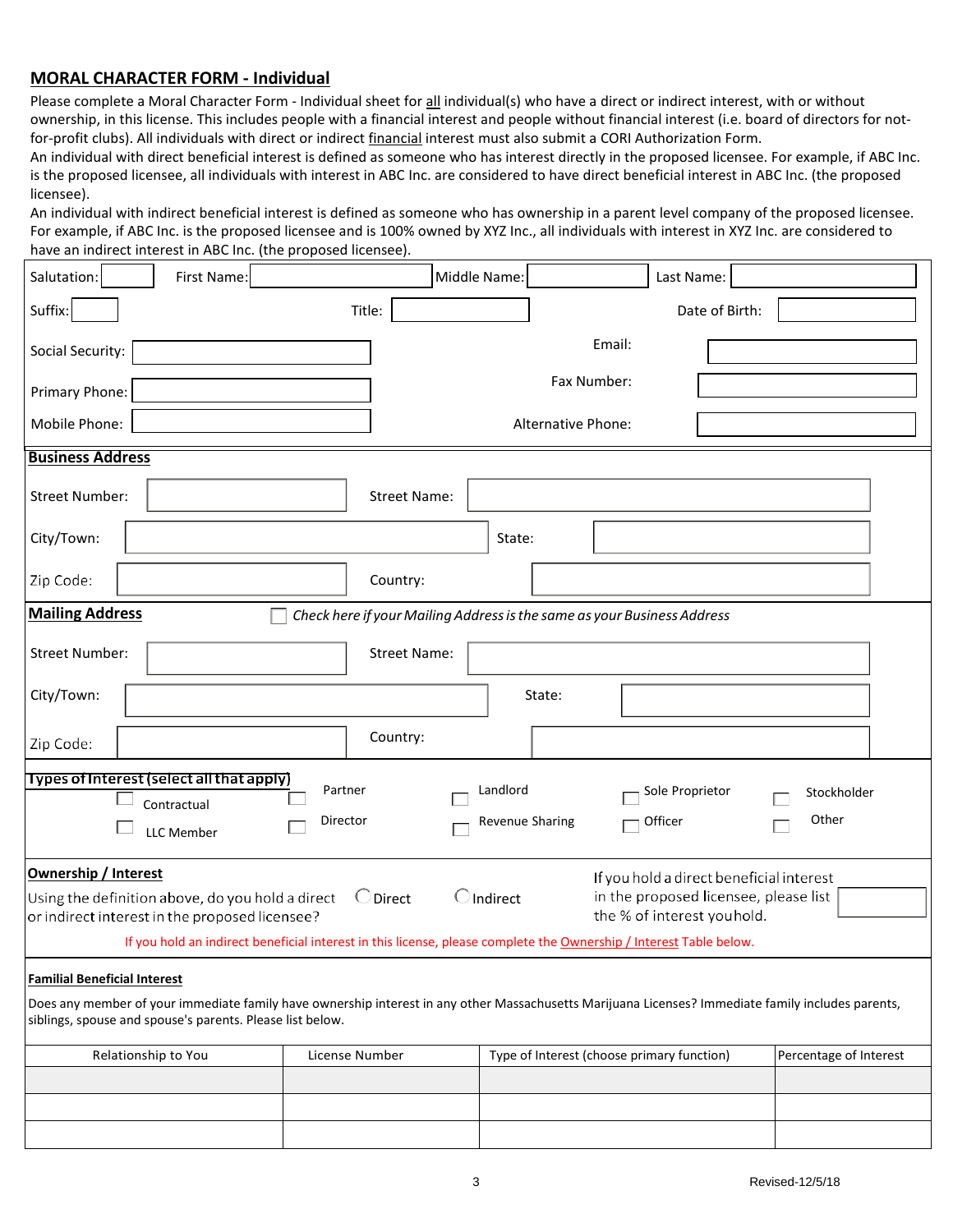### **Ownership / Interest**

If you hold an indirect interest in the proposed licensee, please list the organization(s) you hold a direct interest in which, in turn, hold a direct or indirect interest in the proposed licensee. These generally include parent companies, holding companies, trusts, etc.

| Name of Beneficial Interest - Organization | <b>FEIN</b> |
|--------------------------------------------|-------------|
|                                            |             |
|                                            |             |
|                                            |             |
|                                            |             |

#### **Prior Disciplinary Action**

Have you ever been involved directly or indirectly in a marijuana license that was subject to disciplinary action? If yes, please complete the following:

| Date of<br>Action | Name of License | State City | Reason for suspension, revocation or cancellation |
|-------------------|-----------------|------------|---------------------------------------------------|
|                   |                 |            |                                                   |
|                   |                 |            |                                                   |
|                   |                 |            |                                                   |

|               |              | <b>MORAL CHARACTER FORM- Individual (continued)</b>                                                                                                                                                                               |
|---------------|--------------|-----------------------------------------------------------------------------------------------------------------------------------------------------------------------------------------------------------------------------------|
| Yes           | <b>NO</b>    | Have you ever been convicted of a state, federal, or military crime?                                                                                                                                                              |
| $\bigcap$ Yes |              | Ever had a professional license denied, suspended or revoked?                                                                                                                                                                     |
| ∖ Yes         | No.          | Ever had a business license denied, suspended or revoked?                                                                                                                                                                         |
| $\bigcap$ Yes | No           | Ever had a marijuana-related business license denied, suspended, revoked, or placed on administrative hold,<br>or was subjected to a fine for violation or a marijuana-related zoning ordinance?                                  |
| $\bigcap$ Yes | ∖ No         | Ever had a business temporarily or permanently closed for failure to comply with any tax, health,<br>building, fire, zoning or safety law?                                                                                        |
| $\bigcap$ Yes | $\bigcap$ No | Ever have an administrative, civil or criminal finding of delinguency for failure to file or failure to pay<br>employment, sales, property or use taxes?                                                                          |
| Yes           | <b>NO</b>    | Ever been convicted of a felony, sex offense, or other offense involving violence distribution of<br>controlled substances, excluding marijuana-related possession offenses, or other moral turpitude?                            |
| ้∖Yes         | No           | Within the previous sixty months been convicted of a misdemeanor or other offense involving the<br>distribution of controlled substances, or driving under the influence of alcohol or other substance<br>(DUI, OUI) convictions? |
|               |              | 1. If you selected yes for any of the above, please explain:                                                                                                                                                                      |
|               |              |                                                                                                                                                                                                                                   |
|               |              |                                                                                                                                                                                                                                   |

2. Please attach any additional evidence of moral character.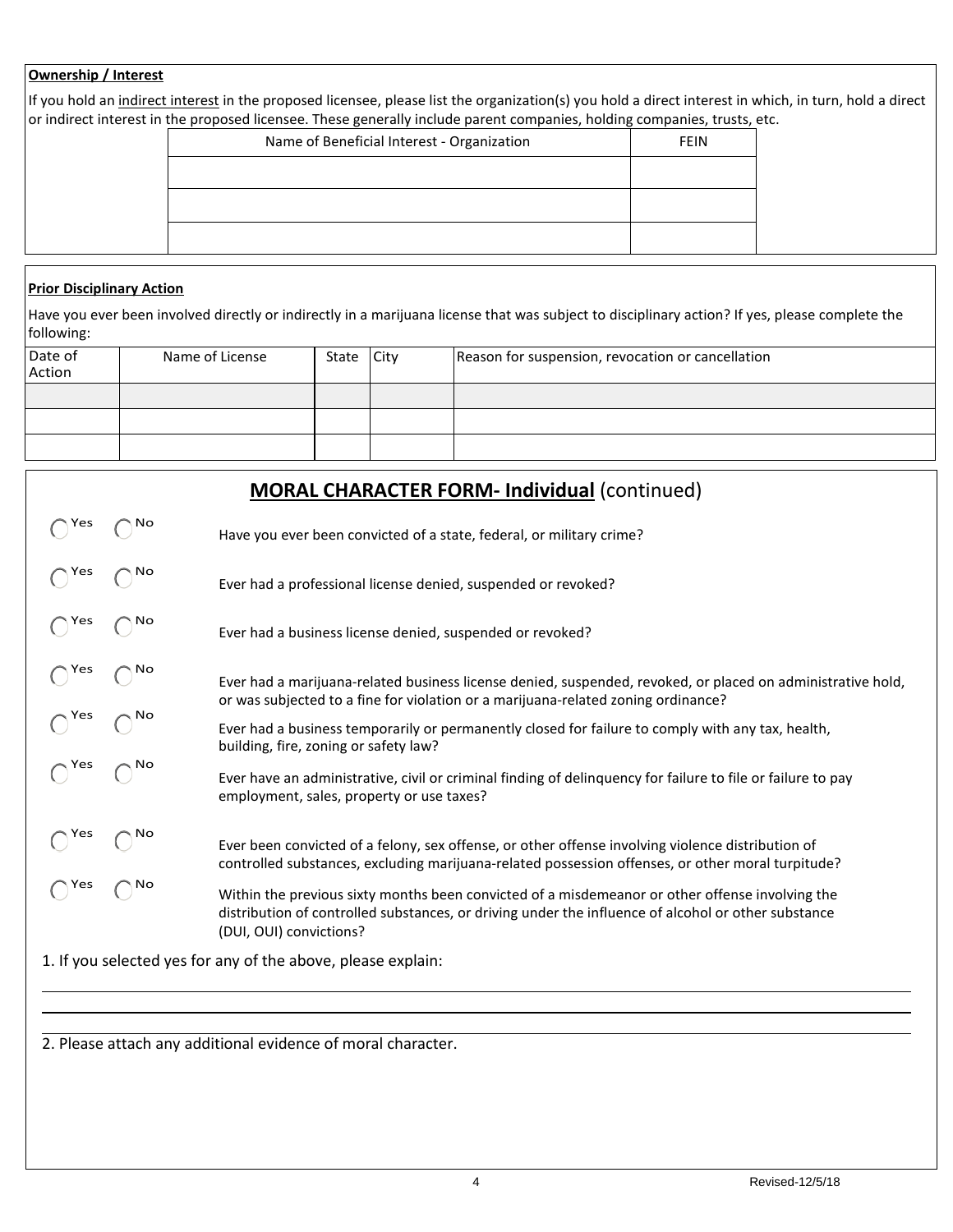| Signed under the pains and penalties of perjury on this ______day of __________________, 20______: |           |          |  |
|----------------------------------------------------------------------------------------------------|-----------|----------|--|
|                                                                                                    |           |          |  |
|                                                                                                    |           |          |  |
| Print                                                                                              |           |          |  |
|                                                                                                    |           |          |  |
|                                                                                                    |           |          |  |
|                                                                                                    |           |          |  |
|                                                                                                    |           |          |  |
| Certificate of Acknowledgement                                                                     |           |          |  |
|                                                                                                    |           |          |  |
| State of ______________________                                                                    |           |          |  |
| County of ____________________                                                                     |           |          |  |
|                                                                                                    |           |          |  |
|                                                                                                    |           |          |  |
| (date)                                                                                             |           | (notary) |  |
|                                                                                                    |           |          |  |
|                                                                                                    | (signers) |          |  |
| personally known to me                                                                             |           |          |  |
|                                                                                                    |           |          |  |

-- OR --

proved to me on the basis of satisfactory evidence to be the person(s) whose name(s) is/are subscribed to the within instrument and acknowledged to me that he/she/they executed the same in his/her/their authorized capacity(ies),and that by his/her/their signature(s) on the instrument the person(s) or the entity upon behalf of which the person(s) acted, executed the instrument.

WITNESS my hand and official seal

(notary signature)

| My Commission Expires: |  |
|------------------------|--|
|                        |  |

(seal)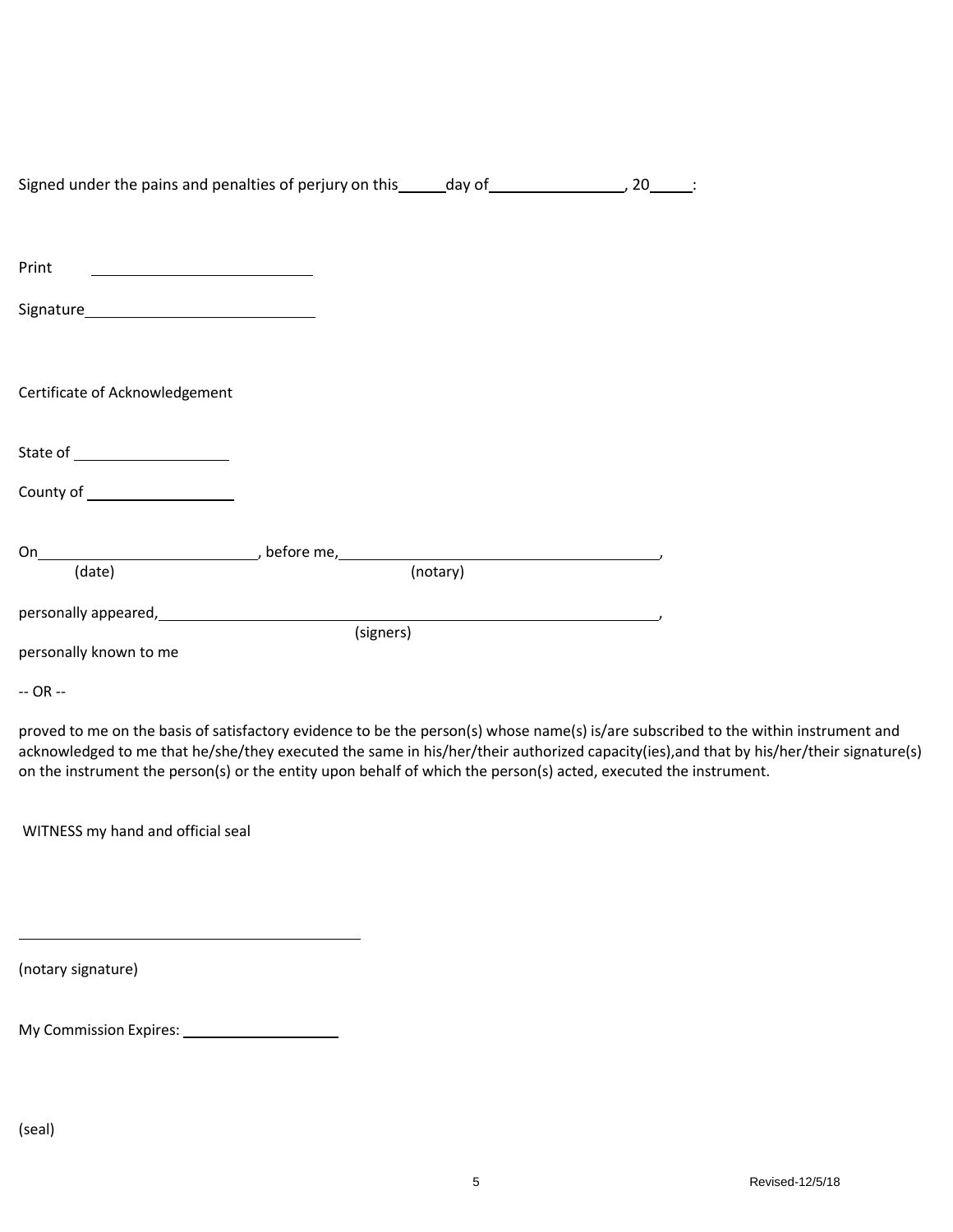# **Special Permit Application/Site Plan Review Checklist**

Application Requirements: Any applicant (person, corporation, partnership, etc.) who desires to obtain a Special Permit or Site Plan Review from the Planning Board shall file with the Board these items:

|              | Application Form + Application Fee (see back for fee schedule) ***                                                                                        |
|--------------|-----------------------------------------------------------------------------------------------------------------------------------------------------------|
|              | Letter of Zoning Determination from the Building Commissioner                                                                                             |
|              | One (1) copy of signed Special Permit Application + Site Plan checklist (see back)                                                                        |
|              | Tax Compliance Certificate, obtained at City Treasurer's office                                                                                           |
| $\mathbf{L}$ | Eight (8) copies of the site plan, meeting Site Plan Requirements below***<br>(electronic copies strongly encouraged)                                     |
|              | Supplementary Materials (for specially-regulated developments only, see 181.6)                                                                            |
|              | Narrative describing conformance with Special Permit criteria (Section 181.932)<br>(Optional but strongly recommended for Special Permit applications)*** |

# **\*\*\*Must be Submitted 19 days prior to next Planning Board Meeting**

Site Plan Requirements: Site plans accompanying Special Permit and Site Plan Review applications shall be prepared by a Massachusetts Registered Professional Land Surveyor or Professional Engineer, or other professional as approved by the Planning Board. Plans must include:

| Name of property owner                                                                                                                                                                                                                                                                                                                                                                         |
|------------------------------------------------------------------------------------------------------------------------------------------------------------------------------------------------------------------------------------------------------------------------------------------------------------------------------------------------------------------------------------------------|
| Name and stamp of the surveyor, engineer, etc. who prepared the plan                                                                                                                                                                                                                                                                                                                           |
| A locus plan, at the scale of one inch (1") equals one hundred feet (100'),<br>or other scale deemed acceptable by the Board, showing the entire project<br>in relation to its adjoining areas                                                                                                                                                                                                 |
| Location of all existing and proposed buildings, structures, signs, parking<br>and loading areas                                                                                                                                                                                                                                                                                               |
| Waterways, floodplain, wetland areas and wetland buffer zones                                                                                                                                                                                                                                                                                                                                  |
| Outdoor lighting and landscaping areas, areas for snow storage<br>after plowing                                                                                                                                                                                                                                                                                                                |
| Existing and proposed topography and drainage plan, at two-foot intervals and plans for<br>handling stormwater drainage. Unless deemed unnecessary by the Community<br>Development Department, the site plan shall be accompanied by drainage calculations<br>by a registered professional engineer. Storm drainage design must conform to City of<br><b>Fitchburg Subdivision Regulations</b> |

 $\Box$  Eight (8) Plans in 11 x 17 form for distribution to Board members